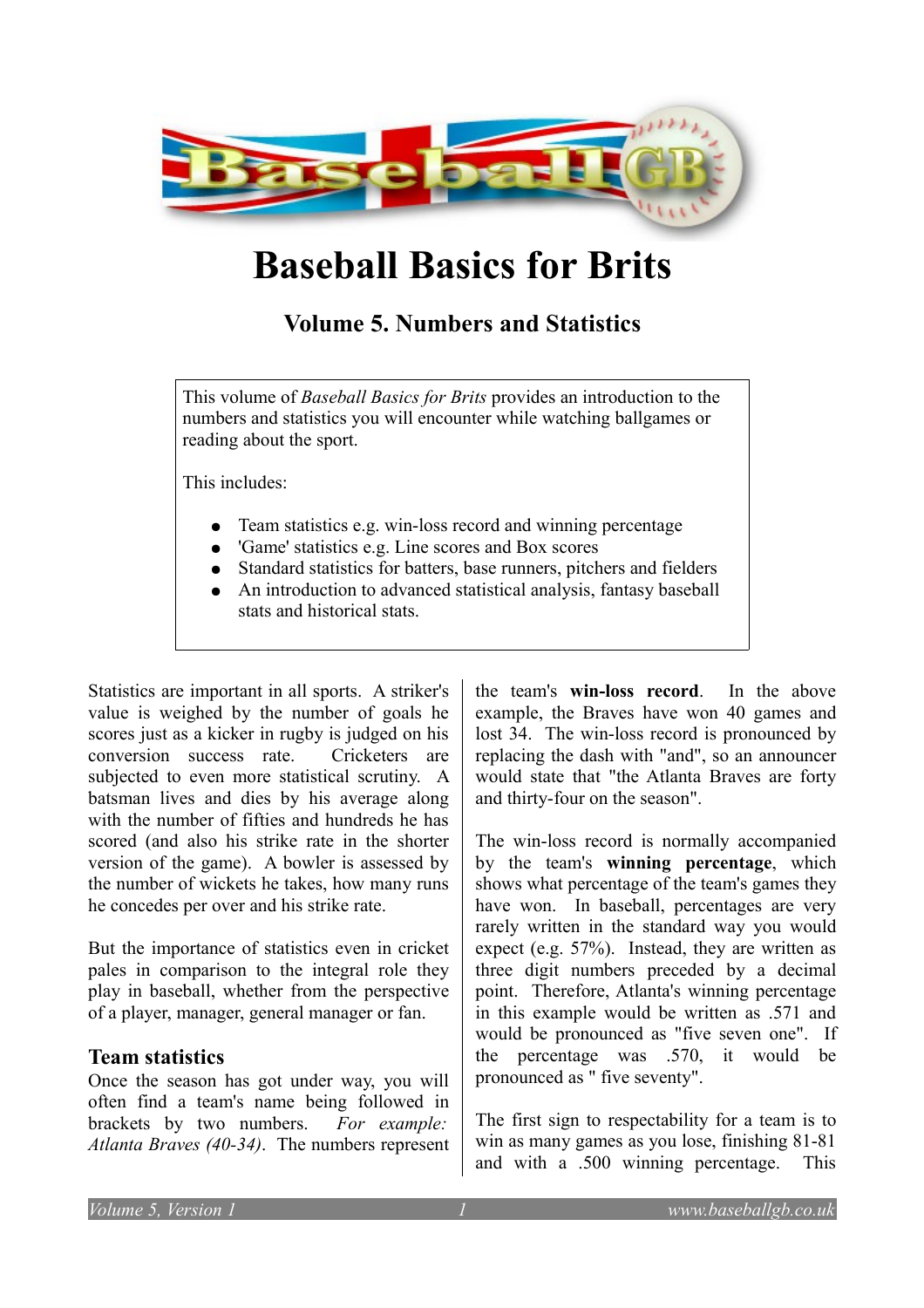figure is pronounced as "**five hundred**" and as the season draws to a close you will often hear some of the also-rans stating that they at least want to "reach five hundred". A team with a winning percentage above .500 is said to have a "**winning record**", whereas a team below .500 has a "**losing record**".

There are no draws (or "ties" as Americans call them) in MLB and, as a result, teams do not play to win points; therefore teams can solely be judged on how many games they have won or lost. In MLB, each team plays 162 regular season games. Even an excellent team that wins one hundred games will still lose sixty-two times over the course of the season.

# **Game statistics and information**

#### **Scores**

Baseball scores are published in the standard "Boston Red Sox 1 – 5 Oakland Athletics" format; however the teams are invariably stated in the opposite order to the British way. Whereas in Britain the above scoreline would indicate that the game was played in Boston, in the American method the 'away' team (or 'road' team) is stated first. The fixture would be referred to as "Boston at Oakland"; therefore the score is listed in that order.

Only in the most limited account of the game (e.g. the sort you would find in a British newspaper) would the score be recorded in such a bare fashion. A baseball game is typically recorded in two ways: a **line score** and a **box score**.

#### **Line scores**

A line score records the number of runs each team scored in their half of each inning, as well as the final score, the amount of hits each team accumulated and the number of errors they committed.

Looking at a line score helps to explain why people refer to each inning as being split into

the "**top half of the inning**" and the "**bottom half of the inning**". Note that the home team always bats in the bottom half.

|               |   | 3 | Δ | 5 | $6\phantom{.}6$ | $\overline{7}$ | 8 | 9 | R | Н                        | ЧE |
|---------------|---|---|---|---|-----------------|----------------|---|---|---|--------------------------|----|
| <b>Boston</b> |   |   |   |   |                 |                |   |   |   | $\overline{\phantom{a}}$ |    |
| Oakland       | 0 | ◠ |   |   |                 |                |   |   |   | q                        |    |

The above line score is from 26 March 2008, when the Boston Red Sox faced the Oakland Athletics in the second game of the 2008 regular season. The column R (Runs) shows the final score: the A's won five runs to one.

The 'X' in Oakland's ninth inning (the 'bottom' of the inning) denotes that they did not come up to bat. When the home team is in the lead in the middle of the ninth inning (i.e. after the road team has had their final chance to score runs in the top of the inning), the game is over.

#### **Box scores**

Reading box scores has been a daily ritual of millions of baseball fans for over a century. They provide a statistical account of a game in a table form. The box score is effectively split into two, with the batting information first, followed by the pitching stats.

For the offense, a team's batting lineup (including any mid-game substitutions) is listed in the left hand column. Each player's row will tell you what they did during the game: which fielding position they played, how may hits they got, how many runs they scored etc. There is a separate table for each team's offense, followed by any relevant additional information (details of any stolen bases etc).

The process is then replicated for the two teams' pitchers. This will list the pitchers in the order in which they pitched, with details on how many innings they pitched, how many hits they gave up, how many runs/earned runs they allowed etc.

Box scores are similar to the scorecards you will see in cricket. Here, the batsmen are listed in their correct batting order alongside details such as how many runs they scored, how many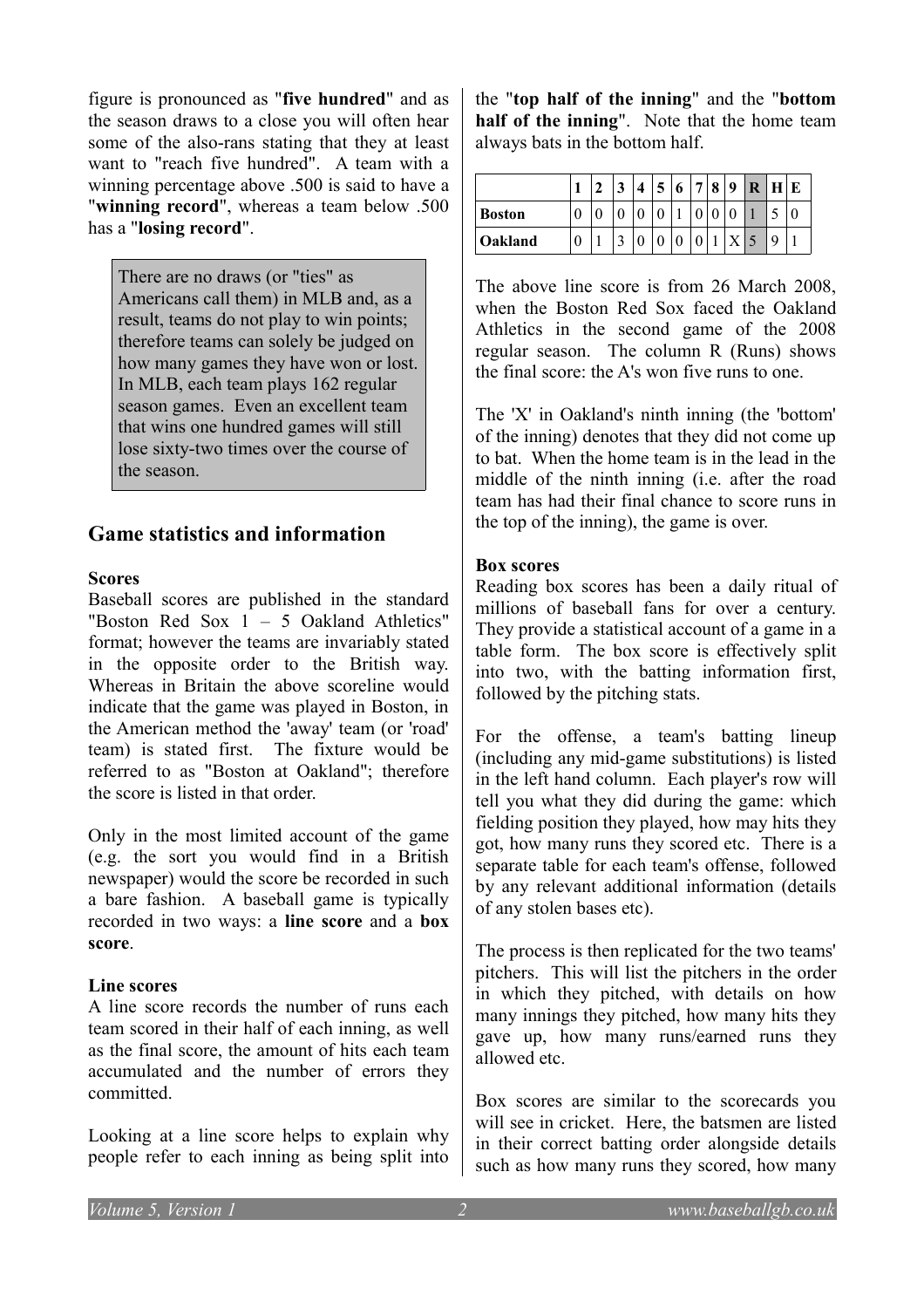balls they faced, how many fours/sixes they hit etc. The bowlers' performances will be recorded in the same way, showing how many overs they bowled, how many runs they conceded, how many maidens they bowled, how many wickets they took, their economy rate etc.

> This similarity is more than just a mere coincidence. Henry Chadwick, the man enshrined in the baseball hall of fame as "the inventor of the box score", was born in Exeter, England in 1824. He was an incredibly influential figure in baseball during the second half of the nineteenth century after he moved to the States. His cricketing roots undoubtedly helped shape some of his thinking and are apparent in his lasting legacy on the game.

A full example of a box score is provided at the end of this volume in Appendix A.

# **Player Statistics**

Box scores introduce us to the significant world of player stats. There are a vast amount of different statistics that record every aspect of a player's performance (both positive and negative). They can be broken down into batting statistics, base running statistics, pitching statistics and fielding statistics. We will take each category in turn, looking at the main statistics you will encounter and explaining any relevant 'scoring rules' as we go.

# **Batting Statistics**

# **Batting average (AVG or BA)**

If you see a three digit number (preceded by a decimal point) next to a batter's name, chances are it will be their batting average. A player's batting average shows how frequently a player gets a hit and is calculated simply by dividing the number of hits by the number of at-bats. So, if a player records thirty hits in 100 at-bats, he has a batting average of .300. Hitting 'three hundred' (as it is pronounced) is the mark of a very good hitter, .270 is about average, .250 or below is poor, .400 is the holy grail that hasn't been reached since Ted Williams hit .4057 in 1941.

Batting average is seen by many as the main judge of a hitter's ability and the player with the best batting average in each league at the end of the season is said to have won the "**batting title**". However it is something of a controversial stat among some stat fans who dispute the idea that it is the best way to assess a hitter's contribution. The main limitations with the stat are that it doesn't take into account the ways a batter can contribute to the offense other than by getting a hit (e.g. via a walk or a hit by pitch etc) or what sort of hits are being accumulated (singles, doubles, triples or home runs). Consequently you will often see the AVG listed alongside two additional numbers that specifically take these factors into account: On-base percentage and Slugging Percentage.

# **On-base percentage (OBP)**

Really an average rather than a percentage (you will sometimes see it referred to as on-base average) a player's on-base percentage shows how frequently a player gets on base, whether that's *via* a hit, a walk or a hit-by-pitch. While . 300 is the key watermark for batting average, . 400 is the equivalent mark for OBP.

Players with a good on-base percentage will generally be more patient hitters who are prepared to take their share of walks.

The actual equation for OBP is:

(No. of Hits  $+$  No. of Walks  $+$  No. of HBPs)

(No. of At-bats  $+$  No. of Walks  $+$  No. of HBPs + No. of Sacrifice Flies)

*HBP = hit by pitch*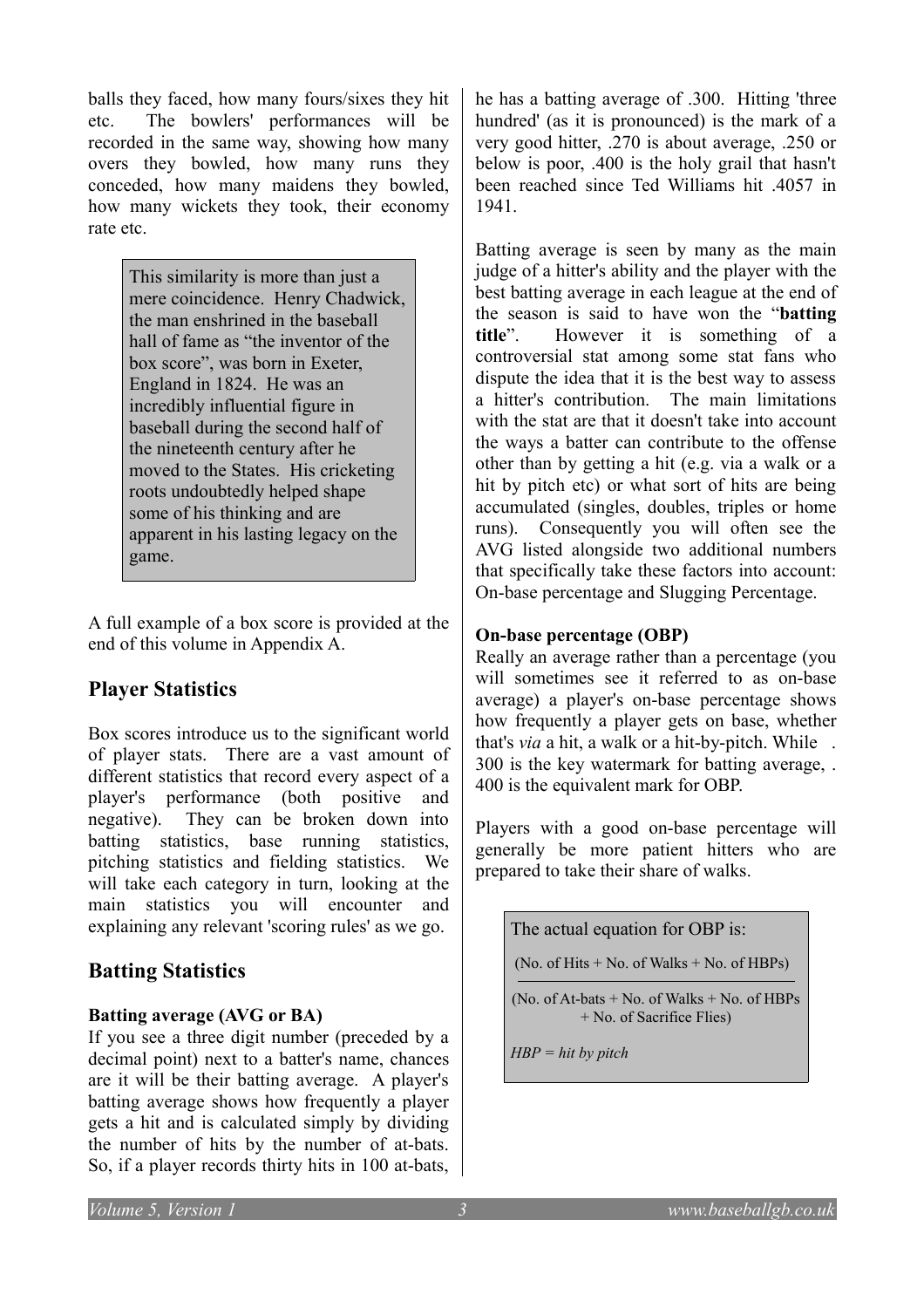#### **Slugging percentage (SLG)**

As with OBP, this is actually an average even though it is almost always referred to as a percentage. A player's slugging percentage is only concerned with hits, but it differentiates between whether a hit was a single, double, triple or home run. You could say that SLG is a measure of total bases rather than merely hits. As the name suggests, the fact that this statistic measures total bases means that frequent home run hitters (i.e. 'sluggers') will have higher slugging percentages than a singles hitter. The 'quality' mark for SLG is .500.

The actual equation for SLG is:

(No. of singles)  $+ (2 \times$  No. of doubles)  $+$  $(3 \times$  No. of triples) +  $(4 \times$  No. of home runs)

No. of At-bats

Note that while the highest AVG or OBP is 1.000, the highest possible SLG is 4.000. You would need to hit a home run during every atbat to achieve this, so you will only ever see someone with a 4.000 if they've only had one or two at-bats.

As they all represent slightly different batting qualities, listing a player's AVG, OBP and SLG together provides a good way to assess how well a batter is performing and offers a snapshot on the *way* they are performing at the plate (e.g. a good AVG accompanied by a relatively low OBP suggests they are making good contact with the ball but are not drawing many walks).

When listed together, they will be displayed by putting a slash between them (.300/.400/.500). As a result, they are often referred to as **'slash statistics/numbers'**.

#### **Counting stats**

These averages/percentages are joined by socalled counting stats (i.e. stats that show how many times a player has achieved something during the season or their career). They can range from the number of hits (H), the number of walks (BB), the number of home runs (HR),

number of strike outs committed (normally SO rather than K in this context) etc. The key thing to note is that as they are cumulative totals, they will go up as the season progresses or over the years of a player's career.

Most counting stats are self-explanatory, but it may be useful to provide some details for one of the most important...

#### **Runs Batted In (RBI)**

In football, the object of the game is to score goals; therefore the person who actually puts the ball in the back of the net gets credited with the goal from a personal standpoint. In baseball, the object of the game is to score runs, but apportioning personal credit is not quite so straightforward. The person who scores the run is the player who crosses home plate, yet he may not have been the player who actually got the hit that directly led to the run being scored.

Consequently, for each run scored, two individual stats are affected. The person who crosses the plate gets credited with a Run (R), while the person who batted in the run gets an RBI. These are also pronounced as '**ribbies**'. The batter gets an RBI for each run that crosses the plate as a result of his at-bat. So, if the batter hits a home run with two men on, he gets credited with 3 RBIs (one for knocking in each of the base runners and one for knocking in himself). If a run scores on a sacrifice fly, the batter still gets credited with an RBI even though he has made an out. A batter also gets an RBI if he receives a walk when the bases are loaded.

The most productive hitters in the Majors look to bat in 100 runs or more on the season.

#### **At-Bats and Plate Appearances**

Whenever a batter steps up to the plate, it goes down as a single plate appearance (unless the inning ends during the at-bat thanks to a base runner being put out, in which case the plate appearance is effectively voided and the batter starts from scratch in the next inning). Whether it gets recorded as an official at-bat depends on the outcome.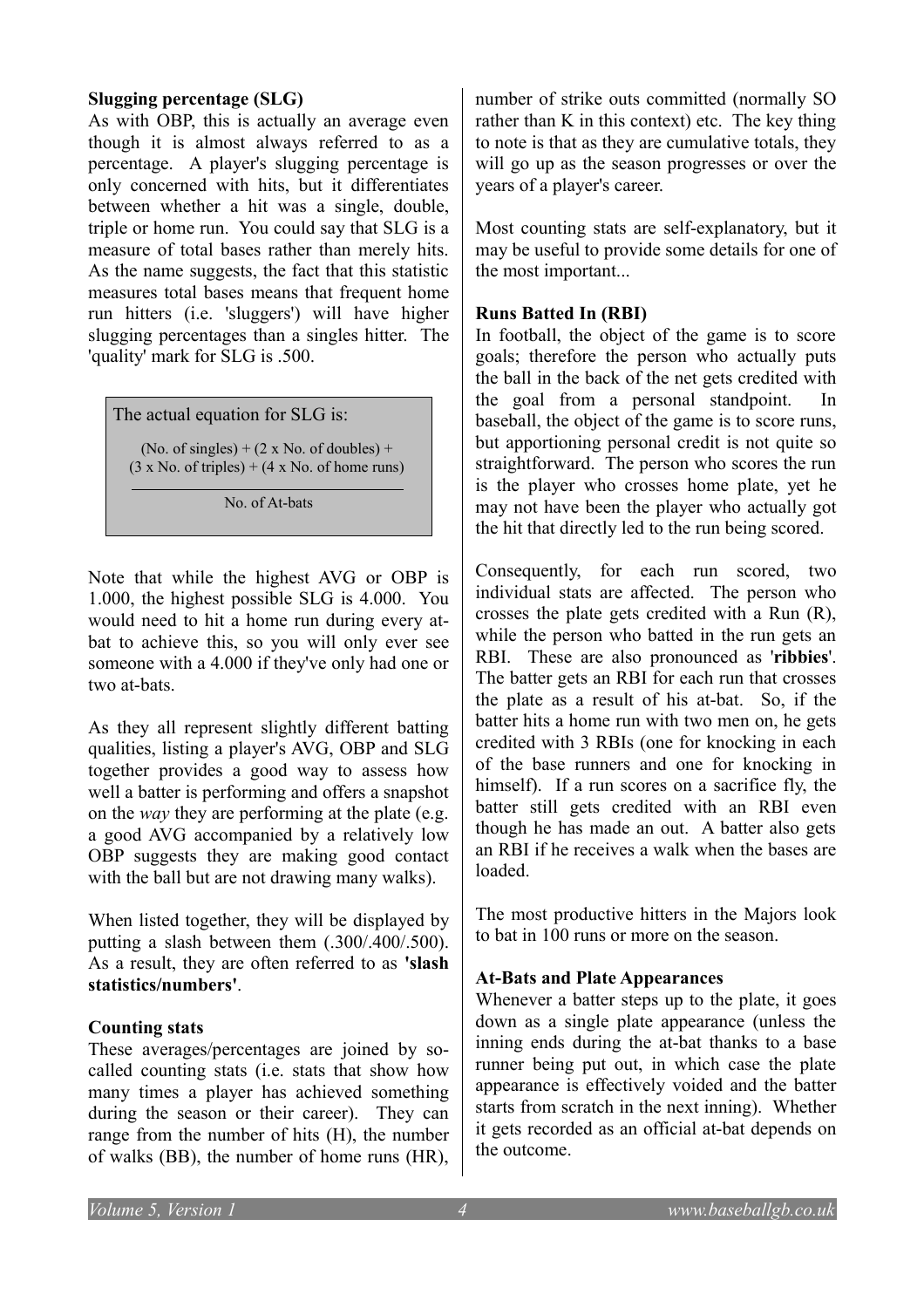At-bats are a record of two things alone: did the batter get a hit or did he make an out? During the game (and when it is over) you will often see a batter's name followed by a figure such as '2-3'. The second number states how many atbats the batter had during the game and the first number records how many hits he got. In this example, the player got two hits from his three official at-bats and the announcer will refer to the batter as having gone "two for three".

Yet as we have already seen from the on-base percentage statistic, a plate appearance might not end in an out or a hit. The batter may get on base *via* a walk or hit by pitch. They may also sacrifice themselves for the good of the team with a sacrifice bunt or fly. In these cases, the batter can't be credited with a hit, but at the same time it would be wrong to say they hadn't achieved anything; therefore these plate appearances do not count as at-bats and the outcomes are recorded separately.

Let's look at our 'two for three' player. If he played all nine innings, he probably would have made at least five plate appearances. If he had also walked once and laid down one successful sacrifice bunt, his actual performance would be recorded as him going "two for three with a walk and a sacrifice bunt".

> It's worth explaining this point because if a batter comes to the plate five times and gets four walks and a sacrifice fly, you may be left looking at the 0 in the at-bat column in a box score and wondering whether the player actually took part in the game!

This is also a good opportunity to remind you of the two main occasions when a batter hits the ball and gets on base, but doesn't get credited with a hit. If a player reaches on an error (explained in more detail below), he does not get credited with a hit. Similarly a player doesn't get credited with a hit if he reaches base on a **fielder's choice** (FC). A fielder's choice occurs when a batter gets on base because a

fielder chooses to get another base runner out instead (normally meaning getting the 'lead' runner out – the person who will be closest to reaching home plate and therefore scoring a run). The fielder could have thrown the batter out had he wanted to; therefore the batter shouldn't get credited with a hit.

Example: if, in five plate appearances, a player strikes out twice, hits a double, gets a walk and reaches base once on a fielder's choice, it will go down as a 1-4 performance with a walk and a fielder's choice (the three 'outs' being the two strikeouts and the FC, and it only counts as four at-bats as one of the plate appearances ended in a walk).

#### **Some other batting stats**

# **OPS**

OPS stands for **o**n-base percentage **p**lus **s**lugging percentage and the equation is as simple as it sounds  $(OBP + SLG = OPS)$ . OPS has become popular relatively recently. It allows you to judge a player's ability to get on base and to hit for power all in one statistic. An average MLB OPS is around .790, with the best players reaching the .900 mark (or better).

#### **RISP**

RISP stands for **r**unners **i**n **s**coring **p**osition and this shows a batter's batting average in this situation (i.e. when there are runners on second and/or third base). The stat is linked to the concept of a batter '**hitting in the clutch**': being able to come through for the team in a pressure situation.

#### **GIDP**

GIDP (sometimes just GDP) is a counting stat that records how many times a batter has **g**rounded **i**nto a **d**ouble **p**lay.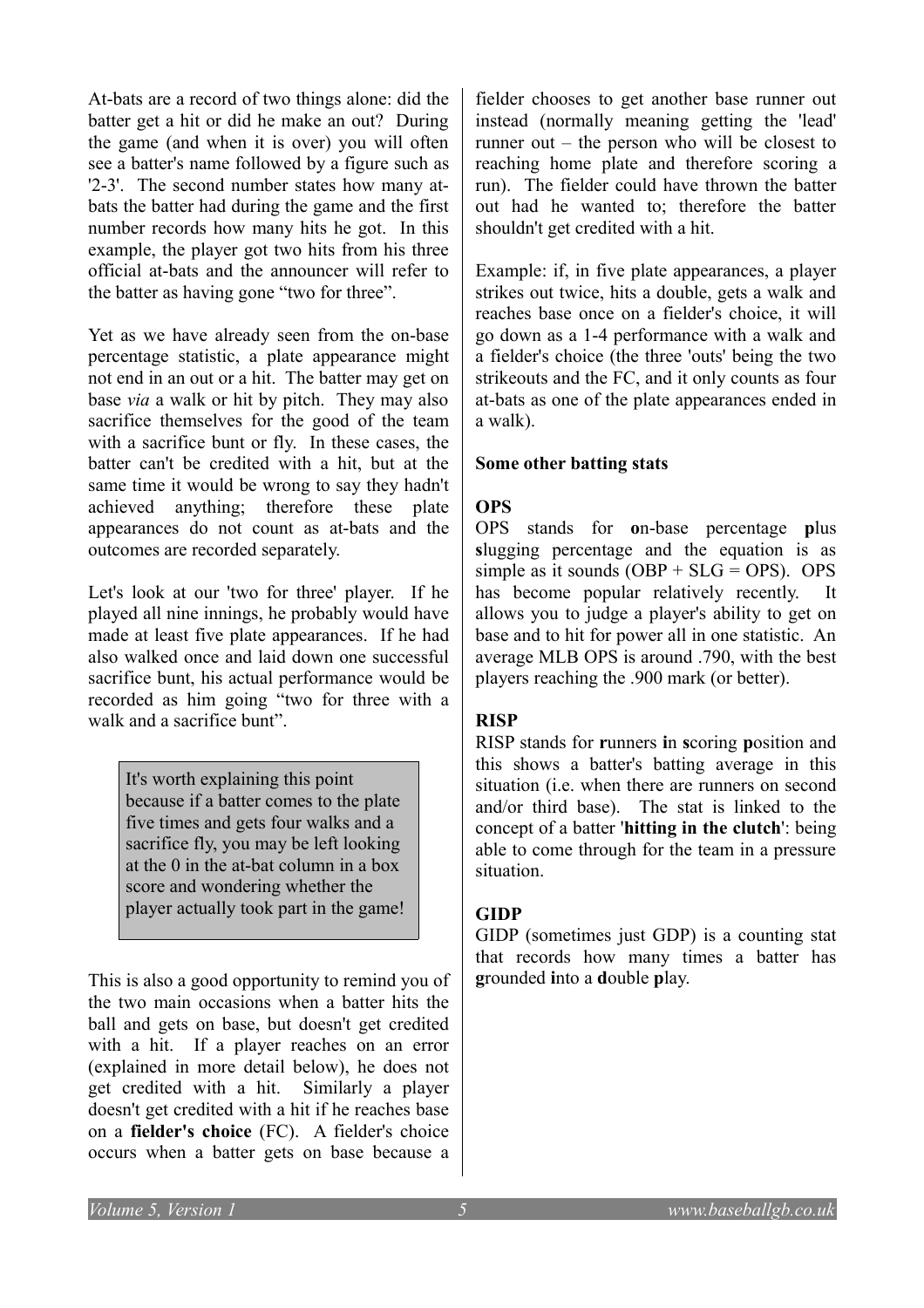# **Base running Statistics**

Base running exploits are essentially recorded with two simple numbers, both relating to the process of stealing bases: the number of bases a player has stolen (abbreviated as SB) and the number of times the player has been caught out while trying to steal a base (abbreviated to CS for 'caught stealing').

The number of stolen bases is particularly important to fantasy owners, with SBs being a key offensive scoring category in most fantasy competitions.

However, to really judge the effectiveness of a base runner, you need to look at the amount of times the player gets caught out as well. Someone who can advance an extra base only really adds value to an offense if he can do so consistently without running himself out on the basepads.

A baseball team generally only has twentyseven outs to play with in a game and using one or two of those up through reckless base stealing attempts will send a manager crazy. So, a base runner's base-stealing success percentage (SB%) is very important. Anything less than around a 75% success rate and you are doing more harm than good.

#### **Base stealing in the Majors**

Jose Reyes led the Majors with 78 steals in 2007 with Juan Pierre second on 64 and four other players on or just above the 50 mark. Reyes was caught stealing 21 times, giving him a success rate of 79%.

Typically there will be a small group of premium base stealers in the league, followed by a slightly larger group who will steal between 20-35 bases a year. The rest will chip in with a stolen base here or there.

# **Pitching Statistics**

#### **Winning and Losing pitchers**

Once the season has got under way, when you read about a starting pitcher their name often will be followed by their win-loss record. For example: Johan Santana (5-1).

In every game, a pitcher from the winning team is credited with a **win** and a pitcher from the losing team is 'credited' with a **loss**. Although starting pitchers are often judged on their win totals, it will not necessarily be the starting pitchers who end up with the 'W' or the 'L'. Section 10.17 of the official rules determine who the official scorer will judge to be the '**pitchers of record**' (as they are known). The wording in the official rules is a bit complex, but we can provide a decent summary.

According to the official rules, the winning pitcher is the *"pitcher whose team assumes a lead while such pitcher is in the game, or during the inning on offense in which such pitcher is removed from the game, and does not relinquish such lead"*. The first bit is straightforward, but the two caveats might need explaining.

The "or during the inning on offense..." section relates to the situation when one pitcher finishes at the end of an inning and is replaced at the start of the next. Let's say Boston's Josh Beckett gets the third out to end the top half of the seventh inning and is then replaced by Hideki Okajima, who comes into the game for the top half of the eighth inning. The crucial point is of course that Boston's offense will come to bat for half an inning in between the pitching change. If Boston take the lead during the bottom half of the seventh, it is Beckett who is in line for the win as he is still the pitcher at that point.

The second caveat ("and does not relinquish the lead") means that as soon as the lead is relinquished, the win-loss decision starts again from scratch. The winning pitcher is determined when the winning team takes the *decisive* lead in the game. If Beckett pitched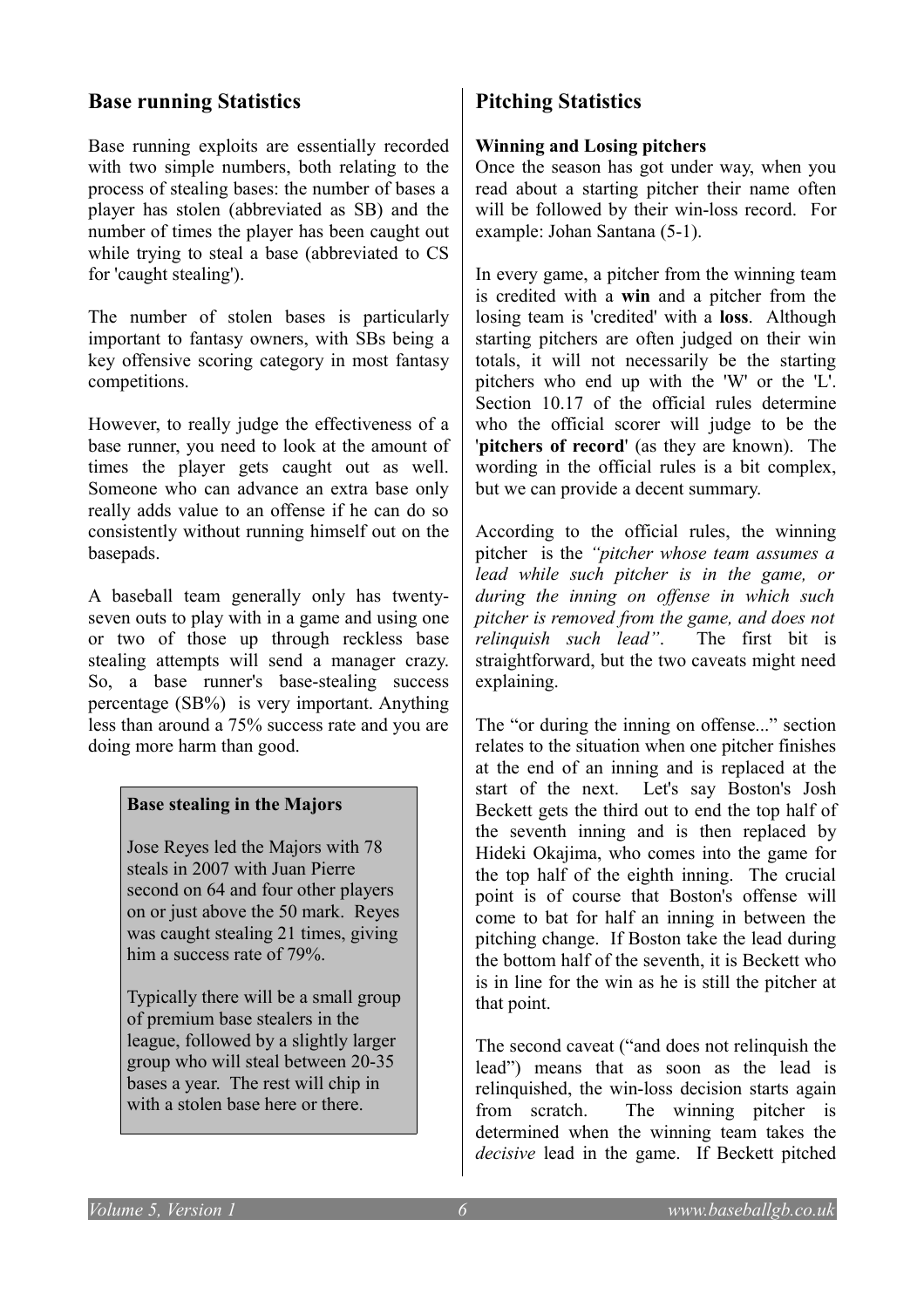seven innings and left with the Red Sox leading 2-0, he would be in line for the win at that point, but if that lead is relinquished (i.e. the bullpen gives up two runs or more) then he can no longer get the 'W' even if his team fights back and ultimately wins the game. The win would instead go to the relief pitcher who was the pitcher when the Red Sox took the decisive lead. Beckett would officially end up with a '**no decision**' (ND).

The above example is one of the reasons why judging a starting pitcher on his win-loss record can be unfair.

A pitcher can perform brilliantly, but, unless he pitches all of his team's innings, he will be reliant on his bullpen to help him get the win. And even if he does pitch all nine innings and gives up just one run, if his offense gives him no run support then the team will lose 1-0 and the pitcher will walk away with an 'L' for his troubles.

One other important point to note is that the starting pitcher can only get credited with a win if they pitch five full innings in a nine inning game.

As for the losing pitcher, the official rules simply state that *"a losing pitcher is a pitcher who is responsible for the run that gives the winning team a lead that the winning team does not relinquish"*.

#### **Saves and Holds**

As well as wins and losses, pitchers may also come out of the game with one of two other distinctions: a save or a hold.

**Saves** (S) are typically the stat that a team's closer is judged on, because their role is effectively determined by the rules on when a save is awarded. The closer is most commonly brought into a tight game when his team is winning to 'close' the game out and to 'save' the win.

For a pitcher to get credited with a save, he must have pitched at least one-third of an inning (i.e. he must have got one hitter out) and been the last person to pitch for the winning team (note that if this person is eligible for the win, he gets credited with the 'W' and a save is not awarded to any pitcher). If these two conditions apply, he will get the save if:

- his team were winning by three runs or less when he entered the game and he pitched for at least one inning,
- the potential tying run was either already on base or was one of the first two batters he faced when he entered the game,
- he pitched at least three innings.

If the pitcher enters the game in a save opportunity and gives up the lead, he will get lumbered with a **blown save** (BS). A top closer will not only rack up plenty of saves, he will do so by successfully converting a high percentage of his **save opportunities** (SVO).

**Holds** (HLD) are awarded to pitchers who successfully bridge the gap between the winning pitcher and the pitcher who gets the save. To get a hold, he must have entered the game in a potential save situation, recorded at least one out and left the game without relinquishing the lead.

#### **Earned Run Average (ERA)**

Racking up wins or saves is important to starters and relievers, but the main statistic their performances are judged against is their earned run average (ERA). This tells you how many earned runs a pitcher gives up on average over nine innings pitched. 4.50 is about the MLB average, 3.50 is very good, less than 3.00 is exceptional and 5.00 or above is poor.

Don't forget that as it is an average over nine innings, just one dreadful outing (e.g. only pitching two innings and giving up seven runs) can make a pitcher's ERA look terrible in the early part of the season. This is particularly the case for relief pitchers who might only pitch one inning (or less) in a game. If a reliever starts the season by pitching two innings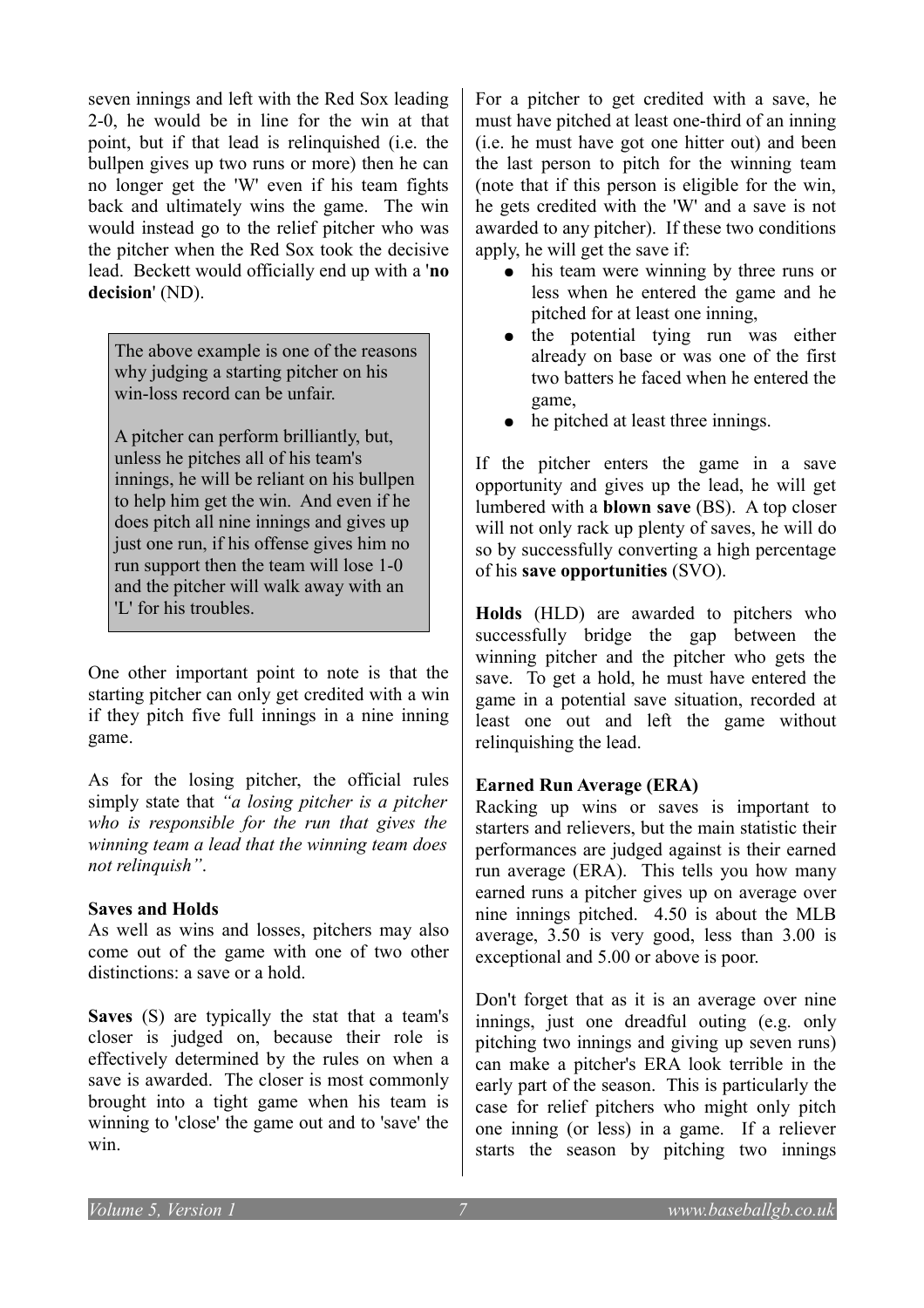combined in three outings and gives up six runs in that time, their ERA will be 27.00! Conversely, a pitcher's ERA can be extremely low (e.g. 0.60) after five or six games if they pitch well. It's best to wait until mid-way through the season before drawing too many conclusions from a pitcher's ERA.

The 'E' at the start of the ERA is important because it highlights the fact that there are two types of runs when it comes to the pitcher's record: **runs** and **earned runs**. At a basic level, a run is said to be unearned if the base runner who reaches home plate either got on base due to an error or at some point was able to advance a base because of an error. The idea is that as an error played a part, the run was not 'earned' off the pitcher and therefore shouldn't count against the pitcher's record.

#### **The issue of 'Inherited runs'**

While inherited runs isn't a stat in itself, it is important to understand the rules as to which pitcher is responsible for any runs scored when more than one pitches in the same half of an inning.

If a pitcher is taken out of the game during an inning, he is still responsible for any potential runs he leaves on the bases until that half of the inning is over. The exception to this is if any of the potential runs is either caught stealing or picked-off. If they are out in this way (as opposed to being forced out, for example) the run(s) would no longer count against the original pitcher.

So, let's set the scenario of Beckett leaving the game during an inning with two men (Buck and Ellis) on base, being replaced by Okajima.

If Okajima subsequently gives up a home run to Barton, the opposing team would have scored three runs. Two of these runs will be charged against Beckett and one will be charged against Okajima.

If Barton gets aboard thanks to a fielder's choice, with Ellis forced out at second, and Sweeney then hits a three-run homer, two runs count against Beckett and one against Okajima.

If Ellis is picked off at first, Okajima walks Barton and then gives up a three-run homer to Sweeney, one run counts against Beckett and two against Okajima.

#### **Counting Stats**

Just as the batters accumulate hits, runs, RBIs and such over the course of a season, there are various counting stats that are recorded for pitchers. Most common are the number of strikeouts (SO), walks issued (BB), hits given up (H), earned runs given up (ER), the number of people they have 'picked off' on the base pads (PO) and the number of innings pitched (IP).

Note that three outs add up to one inning pitched, so IP totals can often read .1 or .2, such as 32.1 (thirty-two and one third of an inning) or 17.2 (seventeen and two thirds of an inning).

#### **'Per nine' stats**

Many of the basic counting totals will be turned into averages that show how many are accumulated on average per nine innings pitched. For example: how many hits per nine (H/9), strikeouts per nine (K/9), walks per nine (BB/9). These are often referred to as 'peripheral stats'. They allow you to focus on a pitcher's actual performance away from the external factors (e.g. run support) that can influence other stats such as wins.

#### **Some other pitching stats**

#### **WHIP**

This stat tells you how many **w**alks and **h**its a pitcher gives up on average per **i**nning **p**itched. As with the 'per nine' stats, it measures the pitcher's actual performance. WHIP is a standard fantasy baseball statistic. Anything lower than a 1.20 WHIP is extremely good, while 1.40 is about average.

#### **SO/BB ratio**

The ideal pitcher is someone who can strike out a lot of batters, while not walking many. The strikeout/walk ratio basically shows how many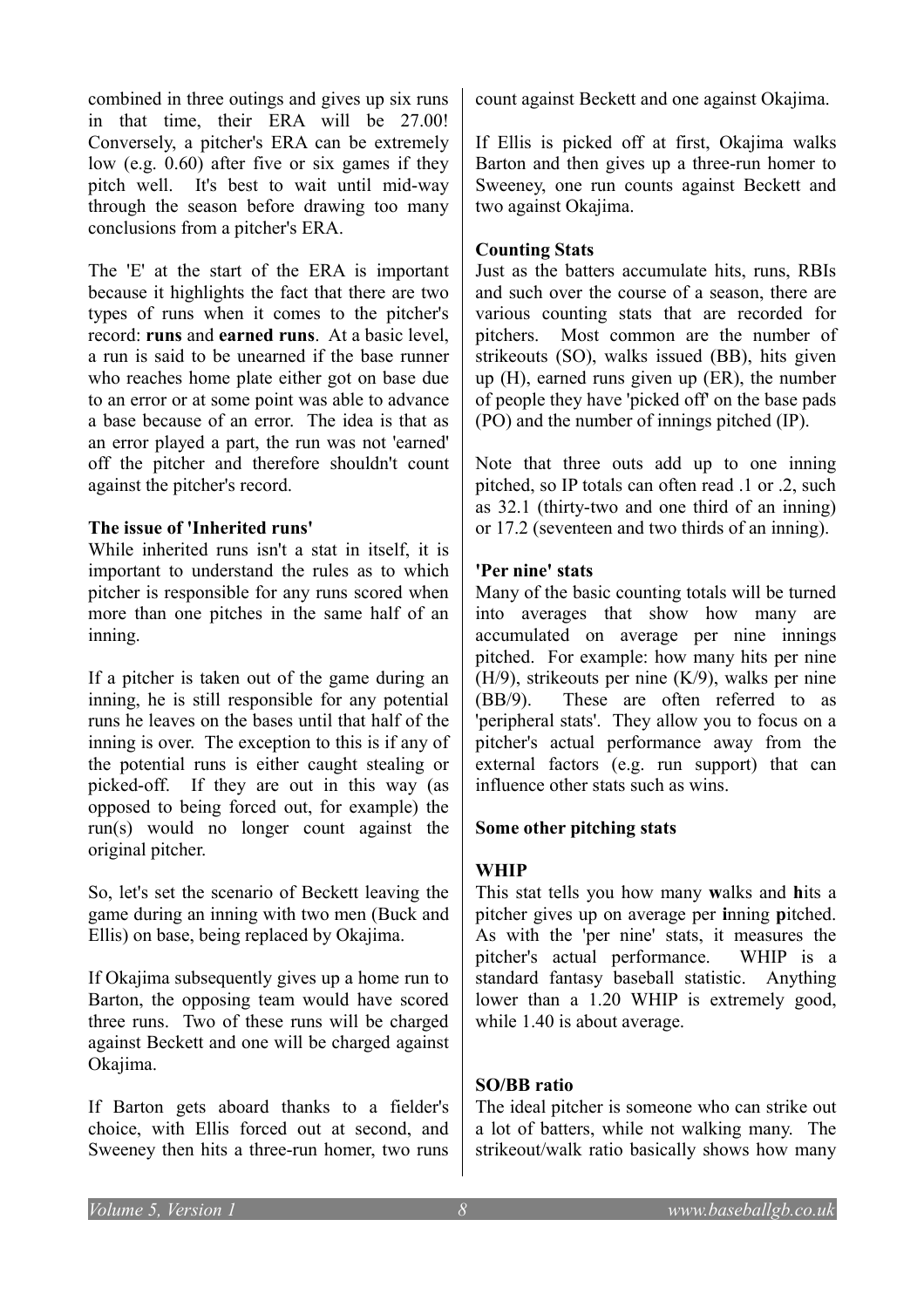strikeouts the pitcher gets for every walk issued. The best pitchers will have a ratio of 4:1 or more; a good average is 3:1.

# **Fielding Statistics**

#### **Errors**

The main fielding statistic that is referred to records the amount of times a player has committed an error (abbreviated as an E). In every sport, no matter how skilful the players are and how much hard work they dedicate to their craft, mistakes are made. The players are only human and particularly when MLB players participate in so many games, the errors can quickly start to mount up.

In baseball, every individual play is recorded and somebody has to either receive the credit or take the blame. If a batter smashes a groundball between the shortstop and the third baseman, he will naturally be awarded with a hit. The batter has reached base through his own efforts; therefore he gets the credit. However, what happens if the batter strokes a seemingly easy ground ball at the shortstop who then fails to gather it cleanly? The batter still gets to first base, but that's only because the fielder made a mistake. In this case, the batter doesn't get credited with a hit (as mentioned in the Batting statistics section) and the fielder takes the blame by being awarded an error.

It is the game's **official scorer** who will determine whether an error should be charged against a player or not. To some extent this will be a matter of subjective opinion, although at Major League level the approach is fairly consistent.

Each case has to be judged on its own merits, but the crucial point the scorer takes into account is whether they would expect a player to have been able to complete the play successfully. The terminology used in the rule book is "**ordinary effort**": in other words if you would have ordinarily expected a fielder to have completed the fielding play successfully, he should get an error if he doesn't. Essentially there are two types of errors: allowing a runner to advance due to throwing the ball wildly, and allowing a runner to advance by not fielding (catching/stopping) the ball successfully. Both are simply recorded as one E.

#### **Putouts**

A fielder gets credited with a 'putout' (PO) if their actions directly 'put out' a base runner. When a centre fielder catches a fly ball, he has put out the batter and gets 1 PO. If a base runner tries to steal second and the shortstop tags him out, the shortstop gets credited with a PO. If the second baseman scoops up a ground ball, throws the ball to the first baseman and he either tags the runner or 'beats' the runner to the base (by touching first base with his foot while holding the ball), the runner is out. As it was the first baseman who actually put the runner out, they get the credit for the PO.

#### **Assists**

Upon reading that final example, you may be thinking that the second baseman deserves some credit as well. Without him collecting the ball and making a good throw to the first baseman, the runner would have reached base. The first baseman might have put the runner out, but only after assistance by the second baseman.

To account for this, there is a category for assists. A fielder gets an assist (A) if their throw results in a putout, or if they deflect a ball (after it has either been hit or thrown) and it leads to a putout. Note that a player will get the credit for an assist even if the runner isn't putout due to an error by the receiving fielder.

# **Fielding percentage**

As you would have come to expect by now, the data relating to fielding performances is rolled into a percentage stat. A player's fielding percentage tells you how successful they have been at converting chances into results.

If you are directly involved in a fielding play that resulted in a base runner being put out (or would have resulted in a base runner being put out had an error not been committed), you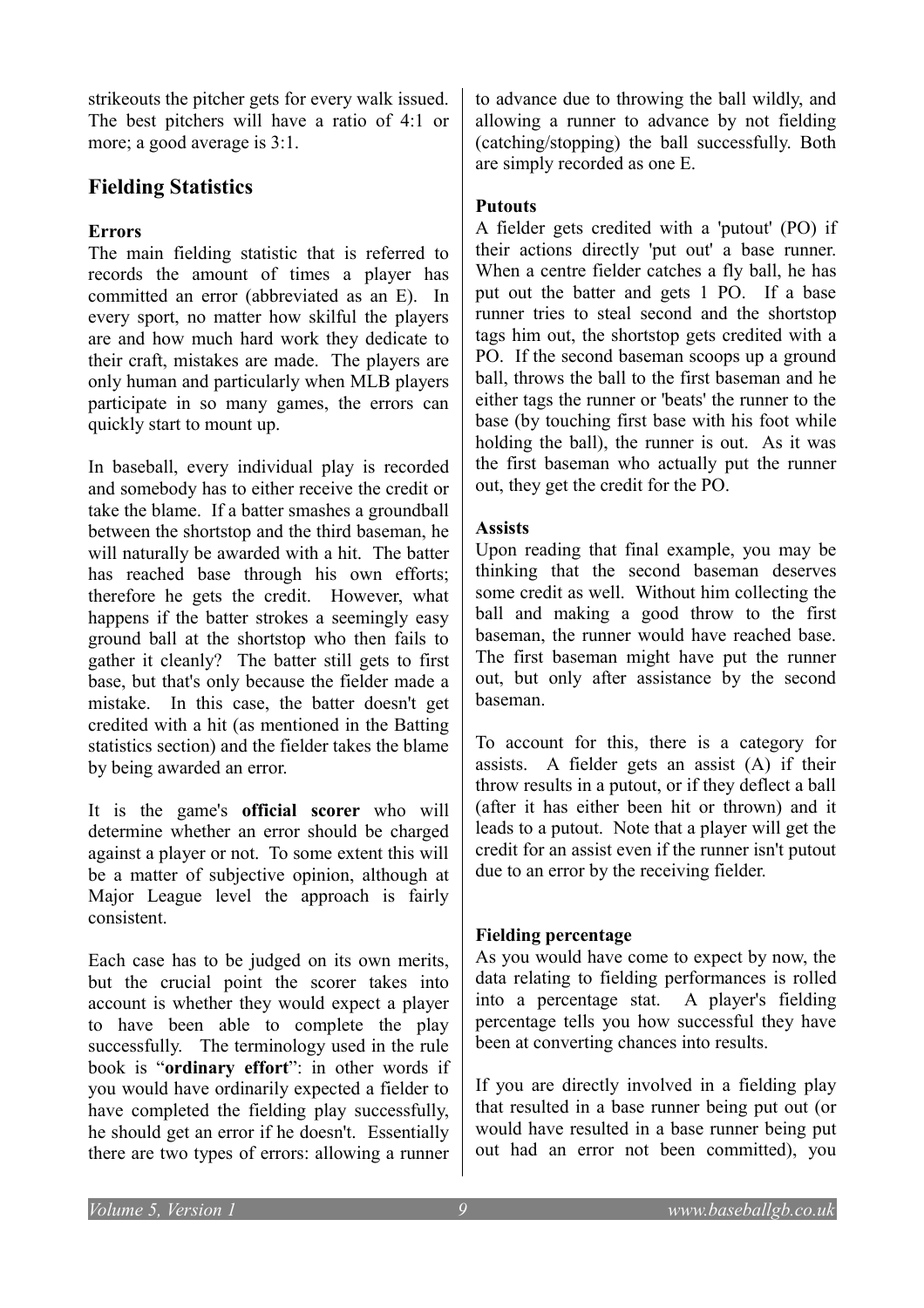either get credit for an assist or a putout, or you commit an error. The equation from there is quite simple. Add the number of assists, putouts and errors together and you get the total number of fielding opportunities a player has had. Add together the number of assists and putouts (i.e. the total number of times the fielder successfully completed the play) and divide it by the total number of opportunities and you get a fielding percentage.

Example: Derek Jeter had 300 fielding opportunities, of which he made 200 assists, 93 putouts and 7 errors. 293  $(A + PO)$  divided by  $300 (A + PO + E) = a.976$  fielding percentage.

#### **Passed balls and wild pitches**

On occasions, a pitcher will throw to home plate and the ball will elude the catcher. If this results in a base runner being able to advance a base, blame is apportioned to either the pitcher or the catcher. Which one gets the blame depends on who the official scorer deems to have been at fault.

If it is deemed to have been the pitcher's fault, the play will be listed as a wild pitch (WP) and if it was the catcher's fault it will be called a passed ball (PB). The official scorer makes the call and it follows the same theory as used for errors. If a catcher could have controlled the ball with ordinary effort, it will be called a passed ball. If the pitch was so wide/high/low that the catcher didn't have much of a chance of stopping it, the scorer calls it a wild pitch.

There are two important things to note here. Firstly, the scorer only makes a ruling if a baserunner advances as a result of the mistake. If there are no runners on base, no one can gain an advantage as a result of the ball going astray; therefore there is no need to apportion blame.

Secondly, although you might refer to a wild pitch or a passed ball as an 'error', it is not officially recorded as one in that sense. It just gets listed as either a WP or a PB and not as an E as well.

Cricket fans will be familiar with the concept of differentiating between a pitcher or a catcher being at fault. If a bowler sends a delivery down the track that the wicket keeper can't get near (e.g. a 'Steve Harmison special'), the umpire calls it a 'wide' and this counts against the bowler's record. If the bowler bowls a decent delivery but the ball runs away for 'extras', the umpire declares them to be 'byes' and this counts against the wicket keeper's record (on the basis that he could have, and should have, stopped the ball).

**Catcher specific: stolen bases/caught stealing** Catchers are the fielder primarily responsible for stopping the opposing team from stealing bases. In the catcher's fielding statistics, you will see categories for stolen bases (SB) and caught stealing (CS). As you would expect, an SB means a base was stolen against the catcher (therefore a negative) and a CS means that the catcher threw the base runner out (therefore a positive). In much the same way that these two stats are put together to produce a stolen base success rate for base runners, the stats are put together to show how successful a catcher has been at stopping potential base stealers.

The concept of recording every stolen base against the catcher's record is unfair at times. If a pitcher has a relatively slow delivery, a skilled base runner will be able to get a big head start (a '**jump**') and leave the catcher with very little chance of catching the delivery and then throwing it to the correct base in time. In these cases, the announcers will often state that the runner 'stole the base on the pitcher', but it still goes down as a SB against the catcher.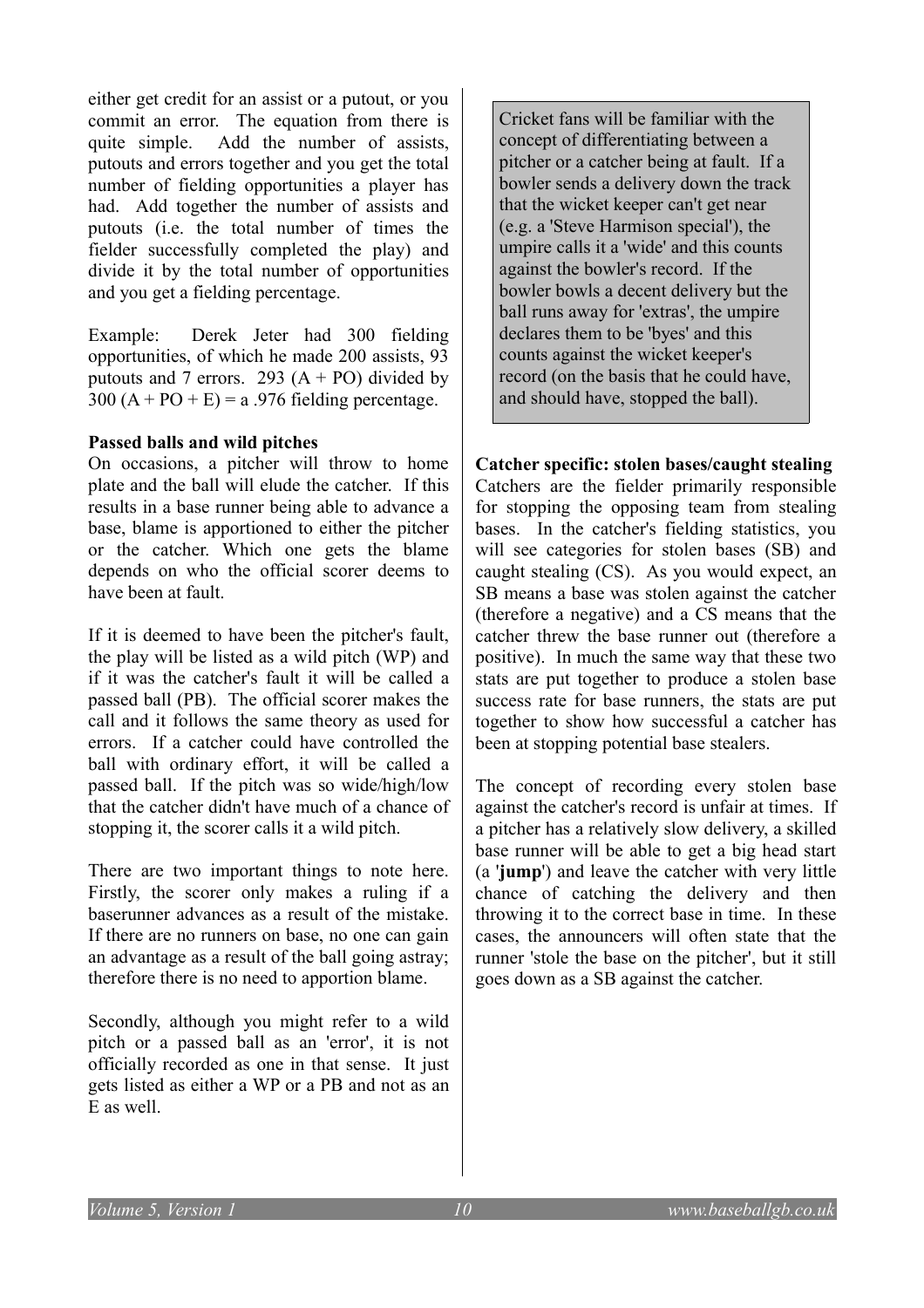As scary as it may sound, the above is only the tip of the iceberg when it comes to player statistics. Spend ten minutes looking around the stats section on MLB.com and then move on to baseball-reference.com and you'll soon discover that there are stats for pretty much everything. How far you delve into it is entirely your own choice.

# **Advanced statistical analysis**

We've deliberately focused on the most common stats that you will come across: those mentioned on TV broadcasts of games and in reports and articles about the sport. There is a whole world beyond this that goes under the name of **sabermetrics**. The 'saber' part relates to the acronym of the Society for American Baseball Research (SABR). Those involved endeavour to use statistical research and analysis as a means to gain new objective knowledge about the sport.

In many cases, this sees them challenging conventional baseball wisdom, which doesn't always make them popular with traditionalists and those who have played the game. The SABR crowd can be included in the group of "some people" mentioned earlier that don't value batting average as a particularly useful stat (when used on its own at least).

Their studies have in part produced a horde of new statistics, designed to better evaluate players' performances. Not least of these is the aforementioned WHIP. The spiritual leader of sabermetrics is Bill James (now a consultant to the Red Sox) and his many disciples include the people at Baseball Prospectus.com.

If you are already the sort of person who takes an interest in statistical research, there are many great books and websites that you can dive in to. Understandably, some of the sabermetric studies can be very heavy going for baseball fans who otherwise are not drawn to dry maths books filled with long complicated equations. The best sabermetric exponents are those that can communicate their findings and arguments in a way that is both easy to understand and enjoyable to read. Bill James and Baseball

Prospectus fall into this category and even people who are normally inclined to shy away from statistical research will benefit from learning about their work.

# **Fantasy baseball**

The popularity of baseball statistics feeds the popularity of fantasy baseball, and vice versa. The most well-known form of the game is sometimes referred to as **Rotisserie baseball**. 'Roto' leagues generally follow the same basic rules. Where they differ is in the number of stats that are taken into account.

A 4x4 league uses four batting stats (home runs, RBIs, stolen bases and the team's batting average) and four pitching stats (the team's ERA, the team's WHIP, wins and saves).

A 5x5 league uses five batting stats (with the addition of runs) and five pitching stats (adding in strikeouts). A 6x6 league normally also includes OPS and Holds, but leagues can vary on this.

The main British Fantasy Baseball competition, FBUK, has a much more user-friendly format, allowing all fans to join in regardless of their baseball experience. This competition currently uses the following categories: home runs, hits, extra bases (doubles, triples), runs, RBIs, stolen bases, walks, wins, strikeouts, saves and innings pitched. The game works by awarding a specified number of points for each occasion a member of your team hits a home run, gets a hit, steals a base etc.

# **History**

Baseball statistics are more than mere numbers. They are part of the fabric of baseball history, capable of conjuring up vivid memories and emotions.

- 714? Babe Ruth's career home run total.
- 56? Joe DiMaggio's consecutive game hitting streak record.
- 262? Ichiro Suzuki's record number of hits in a single season.

Such numbers are a part of baseball folklore.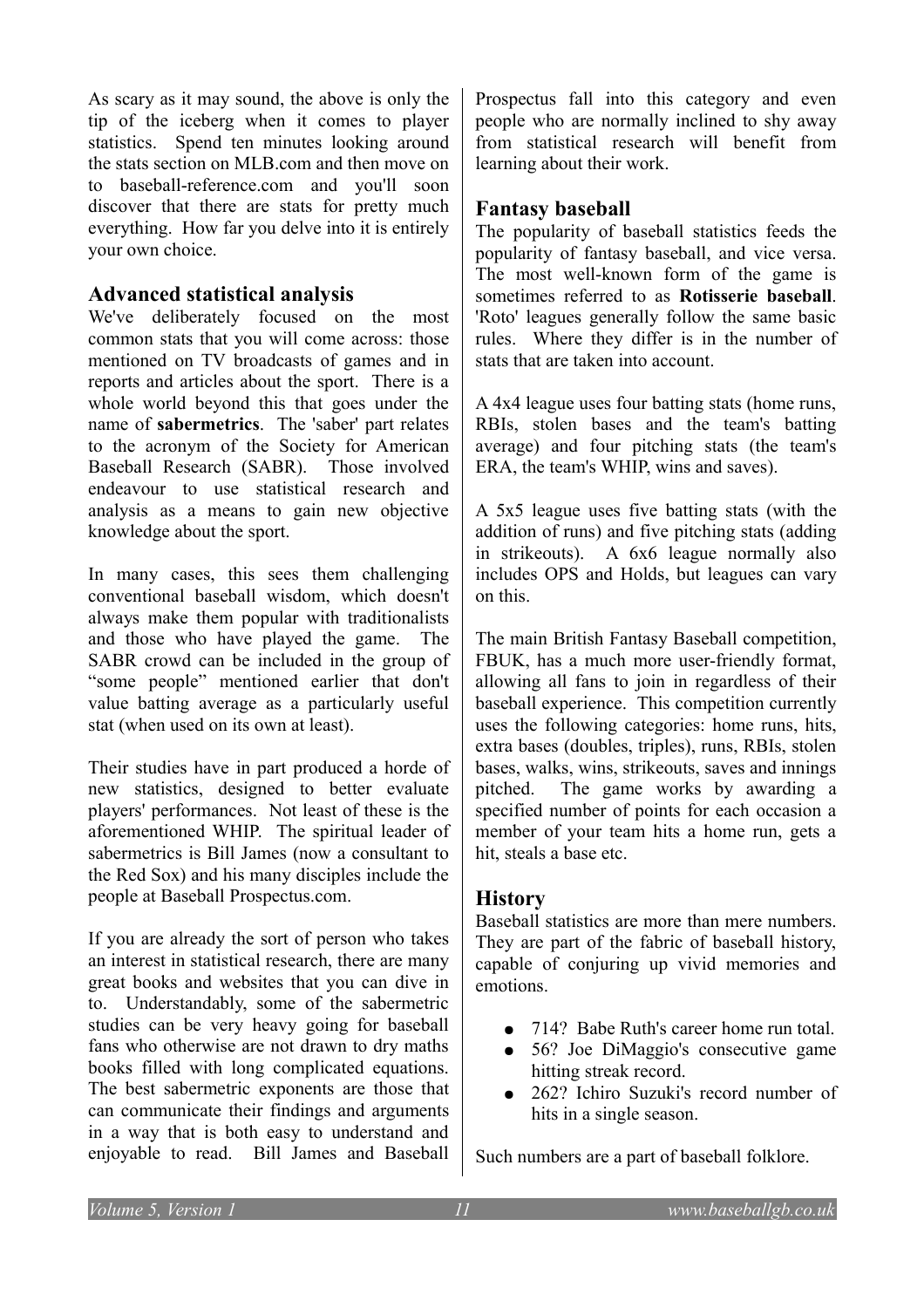The sport has few equals when it comes to celebrating and honouring its past, so when an active player nears one of the all-time records or draws close to a landmark number (such as 500 home runs), the importance of statistics to both fans and players alike is keenly felt.

### **Keeping score**

It should have become clear that the official scorer plays a very important role, not only in recording everything that happens, but also in making ruling decisions. They are responsible for producing the official account of the game from which the statistics are compiled.

The process of keeping score is a great skill to learn. For many baseball fans, keeping their own record of the game as it unfolds really adds to the experience and enjoyment of a ballgame. An introduction to this discipline will be the subject of a future *BBfB*.

#### **Further Reading**

'Section 10: The Rules of Scoring' in MLB's Official rules:

[http://mlb.mlb.com/mlb/downloads/y2008/offici](http://mlb.mlb.com/mlb/downloads/y2008/official_rules/10_the_official_scorer.pdf) [al\\_rules/10\\_the\\_official\\_scorer.pdf](http://mlb.mlb.com/mlb/downloads/y2008/official_rules/10_the_official_scorer.pdf)

*Baseball Field Guide: An in-depth illustrated guide to the complete rules of baseball* by Dan Formosa and Paul Hamburger, (Thunder's Mouth Press, 2006),

The stats section on MLB.com provides useful guidance about stats as well as a staggering array of statistics to consult. <http://mlb.mlb.com/mlb/stats/index.jsp>

Baseball-Reference com is the ultimate source for current and historical baseball statistics: <http://www.baseball-reference.com/>

Baseball Prospectus.com provides some free content alongside exclusive articles and BP proprietary stats for a very reasonable subscription fee:

<http://www.baseballprospectus.com/>